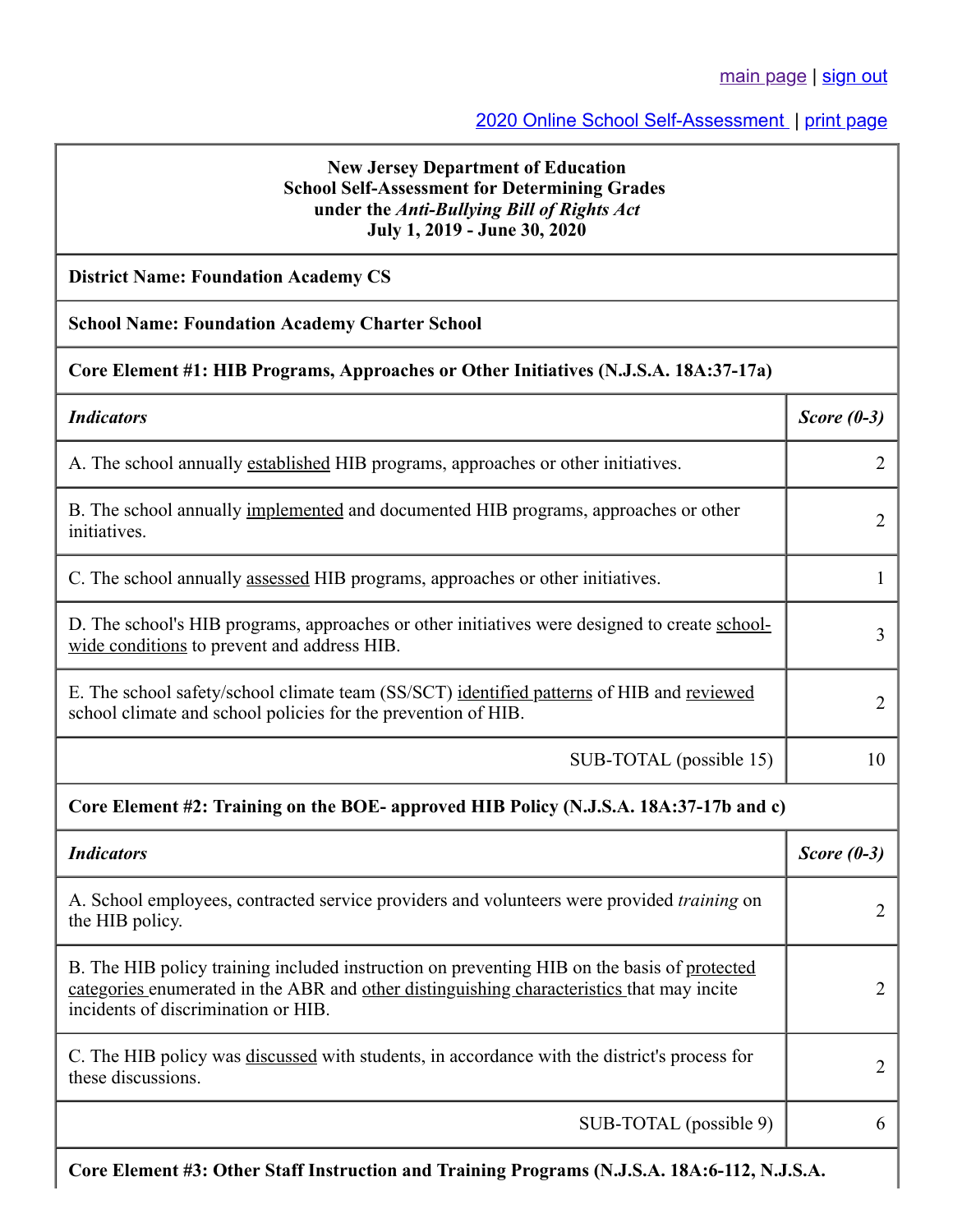## **18A:37-22d, N.J.S.A. 18A:37-26a, N.J.S.A. 18A:37-21d, N.J.S.A. 18A:26-8.2)**

| <b>Indicators</b>                                                                                                                                                                                             | Score $(0-3)$ |
|---------------------------------------------------------------------------------------------------------------------------------------------------------------------------------------------------------------|---------------|
| A. Each teaching staff member completed at least 2 hours of instruction in suicide prevention<br>that included information on HIB, in each five-year professional development period.                         |               |
| B. Each teaching staff member completed at least 2 hours of instruction on HIB prevention, in<br>each five-year professional development period.                                                              | 2             |
| C. The school anti-bullying specialist (ABS) was given time during the usual school schedule<br>to participate in in-service training in preparation to act as the ABS.                                       | 3             |
| D. The members of the school safety/school climate team (SS/SCT) were provided with<br>professional development in effective practices of successful school climate programs or<br>approaches.                |               |
| E. School building leaders have received information on the prevention of harassment,<br>intimidation and bullying as part of their training on issues of school ethics, school law and<br>school governance. |               |
| SUB-TOTAL (possible 15)                                                                                                                                                                                       | 11            |

# **Core Element #4: Curriculum and Instruction on HIB and Related Information and Skills (N.J.S.A. 18A:37-29)**

| <b>Indicators</b>                                                                                                                                                                                                                                                                     | Score $(0-3)$  |  |
|---------------------------------------------------------------------------------------------------------------------------------------------------------------------------------------------------------------------------------------------------------------------------------------|----------------|--|
| A. The school provided ongoing, age-appropriate instruction on preventing HIB in<br>accordance with the New Jersey Student Learning Standards.                                                                                                                                        | $\overline{2}$ |  |
| B. The school observed the <u>"Week of Respect,"</u> during the week beginning with the first<br>Monday in October of each year, recognizing the importance of character education by<br>providing age-appropriate instruction focusing on HIB prevention.                            | $\overline{2}$ |  |
| SUB-TOTAL (possible 6)                                                                                                                                                                                                                                                                | 4              |  |
| Core Element #5: HIB Personnel (N.J.S.A. 18A:37-20a, N.J.S.A. 18A:37-20c, N.J.S.A. 18A:37-21a)                                                                                                                                                                                        |                |  |
| <b>Indicators</b>                                                                                                                                                                                                                                                                     |                |  |
|                                                                                                                                                                                                                                                                                       | Score $(0-3)$  |  |
| A. The principal appointed a school anti-bullying specialist (ABS).                                                                                                                                                                                                                   | $\overline{2}$ |  |
| B. The ABS met at least two times per school year with the district anti-bullying coordinator<br>(ABC).                                                                                                                                                                               | 2              |  |
| C. The school safety/school climate team (SS/SCT) met at least two times per school year to<br>develop, foster and maintain a positive school climate by focusing on the ongoing, systemic<br>process and practices in the school and to address school climate issues including HIB. | 2              |  |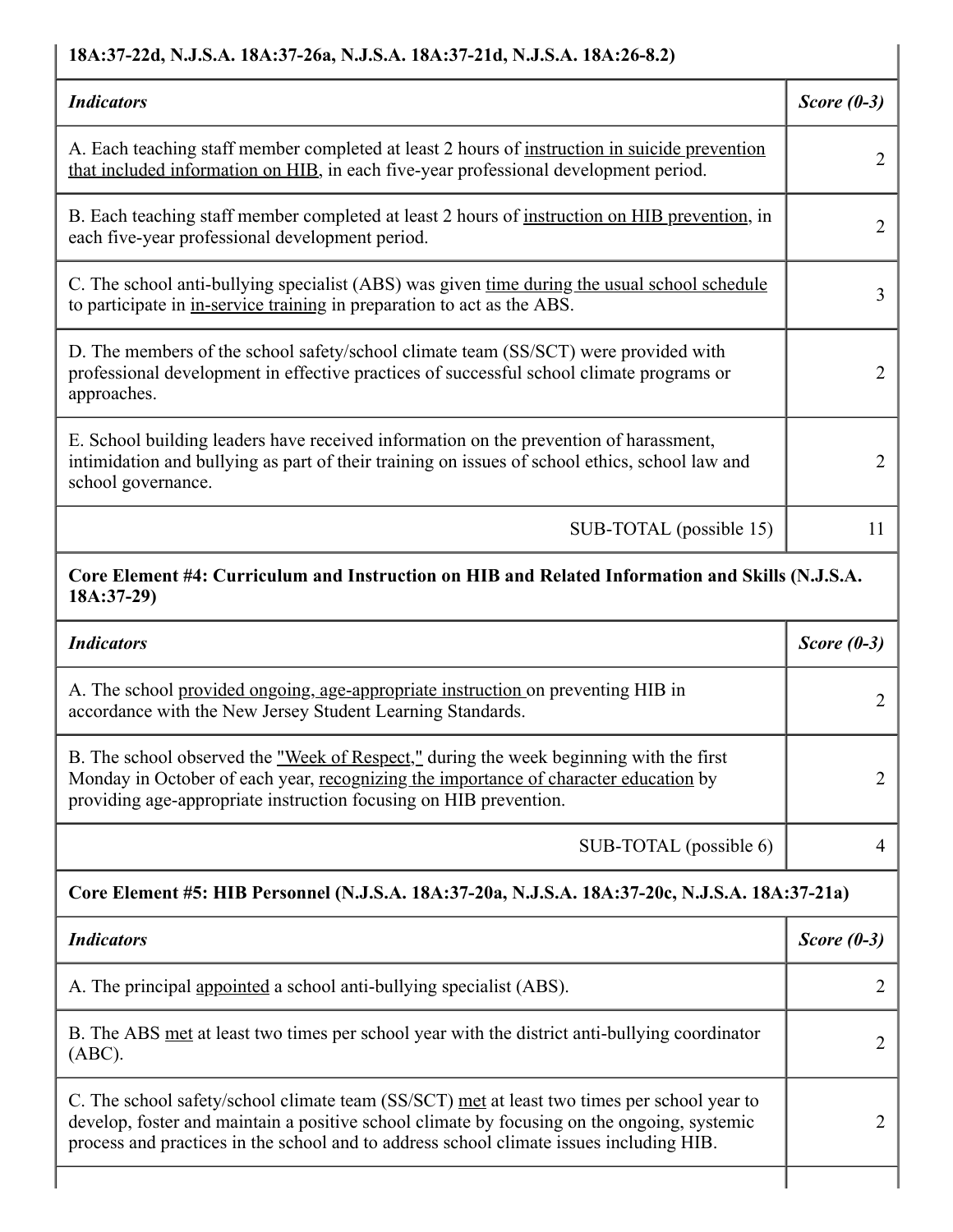| Core Element #6: School-Level HIB Incident Reporting Procedure (N.J.S.A. 18A:37-15b(5), N.J.S.A.<br>$18A: 37-15b(6)(a))$                                                                                                                                        |                |
|-----------------------------------------------------------------------------------------------------------------------------------------------------------------------------------------------------------------------------------------------------------------|----------------|
| During the 2019-2020 school year, was there at least 1 report of HIB?                                                                                                                                                                                           | <b>Yes</b>     |
| <b>Option A Indicators</b>                                                                                                                                                                                                                                      | Score $(0-3)$  |
| A. The school implemented the district's procedure for reporting HIB that includes all<br>required elements.                                                                                                                                                    | $\overline{2}$ |
| B. The school implemented the district's procedure for reporting new information on a prior<br>HIB report.                                                                                                                                                      | $\overline{2}$ |
| SUB-TOTAL (possible 6)                                                                                                                                                                                                                                          | $\overline{4}$ |
| Core Element #7: HIB Investigation Procedure (N.J.S.A. 18A:37-15b(5) and (6)(a) and (b))                                                                                                                                                                        |                |
| During the 2019-2020 school year, was there at least 1 report of HIB?                                                                                                                                                                                           | <b>Yes</b>     |
| <b>Option A Indicators</b>                                                                                                                                                                                                                                      | Score $(0-3)$  |
| The school followed the BOE-approved policy on HIB investigation procedures, which provides for:                                                                                                                                                                |                |
| A. Notification to parents of alleged offenders and alleged victims in each reported HIB<br>incident.                                                                                                                                                           | $\overline{2}$ |
| B. Completion of the investigation within 10 school days of the written incident report.                                                                                                                                                                        | $\overline{2}$ |
| C. Preparation of a written report on the findings of each HIB investigation.                                                                                                                                                                                   | $\overline{2}$ |
| D. Results of the investigation reported to the chief school administrator (CSA) within 2<br>school days of completion of the investigation.                                                                                                                    | $\overline{2}$ |
| SUB-TOTAL (possible 12)                                                                                                                                                                                                                                         | 8              |
| Core Element #8: HIB Reporting (N.J.S.A. 18A:17-46)                                                                                                                                                                                                             |                |
| <b>Indicators</b>                                                                                                                                                                                                                                               | Score $(0-3)$  |
| A. The school has a procedure for ensuring that staff member reports (i.e., verbal and written)<br>include the required information for all incidents of violence, vandalism and HIB.                                                                           | 2              |
| B. The official grades received from the NJDOE, for the Self-Assessment from the previous<br>reporting period, for the school and for the school district are posted on the home page of the<br>school's website per the ABR and the requirements of the NJDOE. | $\overline{2}$ |
| SUB-TOTAL (possible 6)                                                                                                                                                                                                                                          | 4              |
|                                                                                                                                                                                                                                                                 |                |